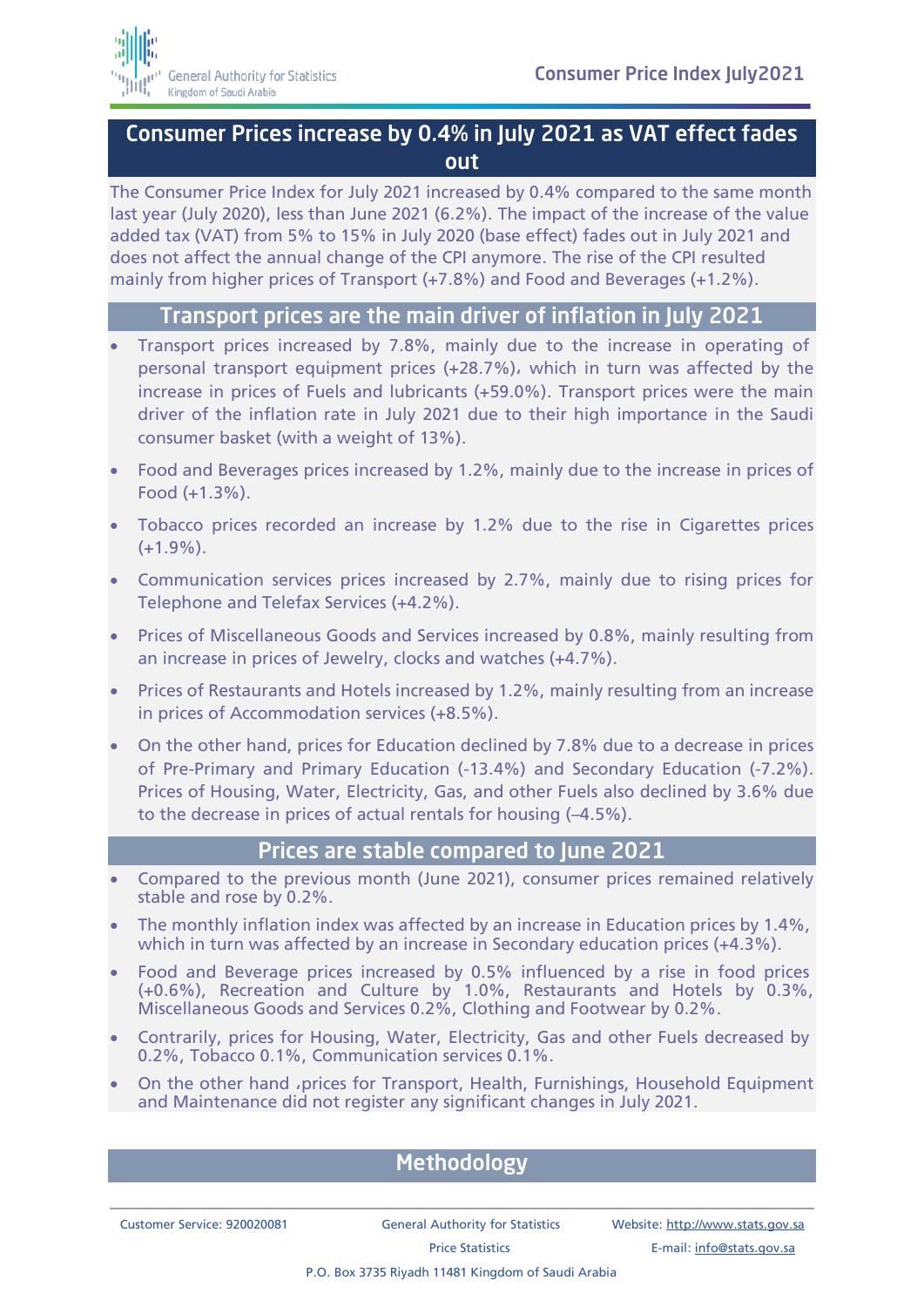

The Consumer Price Index (CPI) measures the prices paid by consumers for a fixed basket of goods and services consisting of 490 items. This basket resulted from the Expenditure and Income Survey conducted in 2018, according to which the items and their weights were determined. The respective prices are collected through field visits to points of sale. The CPI statistics are published on a monthly basis.

| Annual and Monthly Change in CPI by Main Expenditure Category,<br><b>July 2021</b> |                                             |                 |
|------------------------------------------------------------------------------------|---------------------------------------------|-----------------|
| <b>Expenditure Category</b>                                                        | *Percent change in<br>July 2021 compared to |                 |
|                                                                                    | <b>July 2020</b>                            | <b>Jun 2021</b> |
| <b>GENERAL INDEX</b>                                                               | 0.4                                         | 0.2             |
| <b>FOOD AND BEVERAGES</b>                                                          | 1.2                                         | 0.5             |
| <b>TOBACCO</b>                                                                     | 1.2                                         | $-0.1$          |
| <b>CLOTHING AND FOOTWEAR</b>                                                       | $-0.3$                                      | 0.2             |
| HOUSING, WATER, ELECTRICITY, GAS AND OTHER FUELS                                   | $-3.6$                                      | $-0.2$          |
| FURNISHINGS, HOUSEHOLD EQUIPMENT AND<br><b>MAINTENANCE</b>                         | 0.5                                         | 0.0             |
| <b>HEALTH</b>                                                                      | 0.9                                         | 0.0             |
| <b>TRANSPORT</b>                                                                   | 7.8                                         | 0.0             |
| <b>COMMUNICATION</b>                                                               | 2.7                                         | $-0.1$          |
| <b>RECREATION AND CULTURE</b>                                                      | 1.0                                         | 1.0             |
| <b>EDUCATION</b>                                                                   | $-7.8$                                      | 1.4             |
| <b>RESTAURANTS AND HOTELS</b>                                                      | 1.2                                         | 0.3             |
| PERSONAL GOODS AND SERVICES                                                        | 0.8                                         | 0.2             |

\*round to one decimal place.